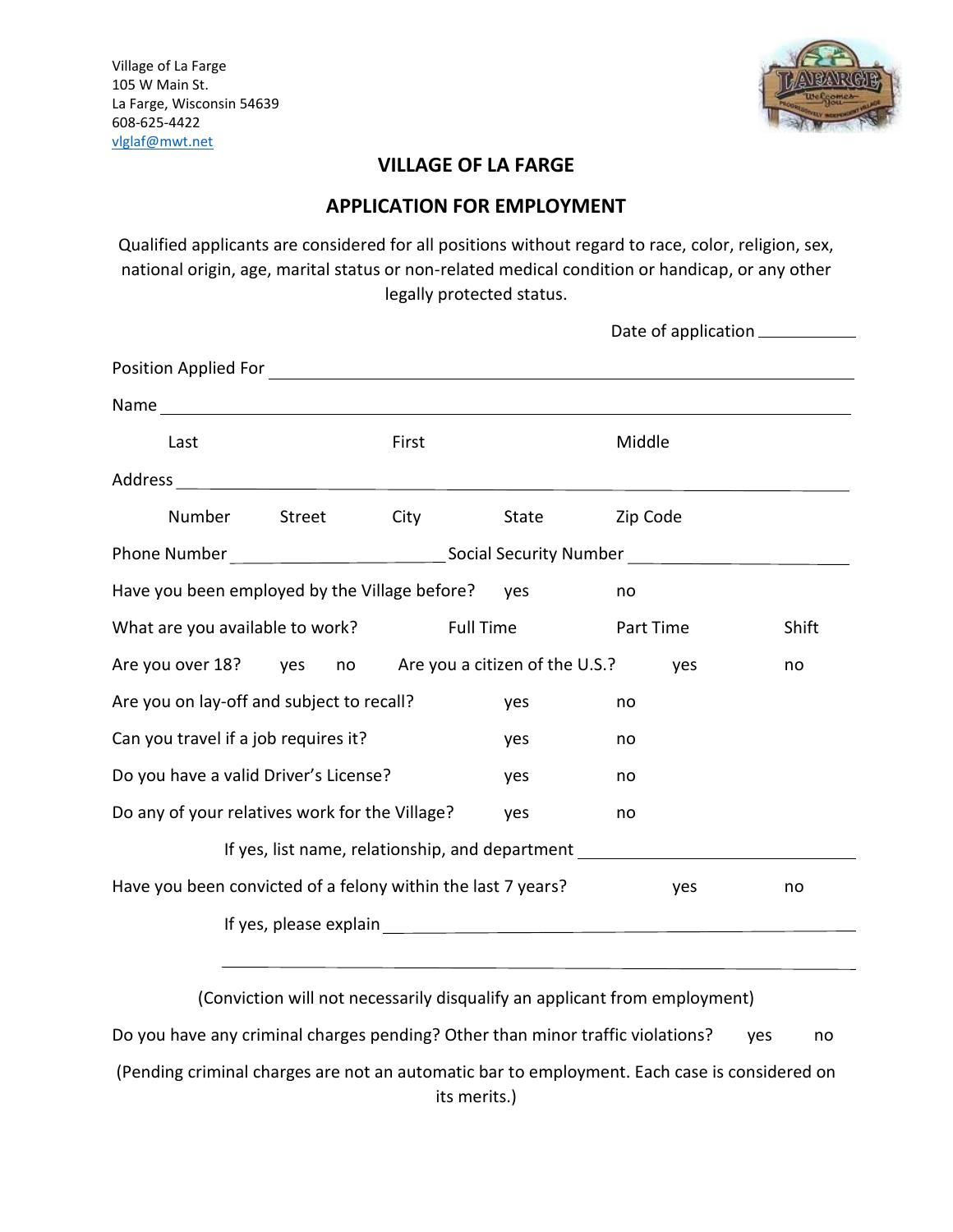# **Employment Experience**

| List each job held, start with present or last job. |                                                                                                                                                                                                                                                                                                                            |  |  |  |  |
|-----------------------------------------------------|----------------------------------------------------------------------------------------------------------------------------------------------------------------------------------------------------------------------------------------------------------------------------------------------------------------------------|--|--|--|--|
|                                                     |                                                                                                                                                                                                                                                                                                                            |  |  |  |  |
|                                                     |                                                                                                                                                                                                                                                                                                                            |  |  |  |  |
|                                                     |                                                                                                                                                                                                                                                                                                                            |  |  |  |  |
|                                                     | ,我们也不会有什么。""我们的人,我们也不会有什么?""我们的人,我们也不会有什么?""我们的人,我们也不会有什么?""我们的人,我们也不会有什么?""我们的人<br>Reason for Leaving<br><u> and the community of the community of the community of the community of the community of the community of the community of the community of the community of the community of the community of the commu</u> |  |  |  |  |
|                                                     |                                                                                                                                                                                                                                                                                                                            |  |  |  |  |
|                                                     |                                                                                                                                                                                                                                                                                                                            |  |  |  |  |
|                                                     | <u> 1989 - Andrea Andrew Maria (h. 1989).</u><br>1905 - Andrew Maria (h. 1906).                                                                                                                                                                                                                                            |  |  |  |  |
|                                                     | <u> 1989 - Andrea Santa Andrea Santa Andrea Santa Andrea Santa Andrea Santa Andrea Santa Andrea Santa Andrea San</u>                                                                                                                                                                                                       |  |  |  |  |
|                                                     | <u> 1989 - Andrea Andrew Maria (h. 1989).</u>                                                                                                                                                                                                                                                                              |  |  |  |  |
|                                                     | Dates of employment: from ________to __________Hourly Rate _____________________                                                                                                                                                                                                                                           |  |  |  |  |
|                                                     |                                                                                                                                                                                                                                                                                                                            |  |  |  |  |
| Reason for Leaving                                  | <u> 1980 - Jan Samuel Barbara, margaret e</u>                                                                                                                                                                                                                                                                              |  |  |  |  |
|                                                     | State any additional information you feel may be helpful to us in considering your application.                                                                                                                                                                                                                            |  |  |  |  |
|                                                     |                                                                                                                                                                                                                                                                                                                            |  |  |  |  |
|                                                     |                                                                                                                                                                                                                                                                                                                            |  |  |  |  |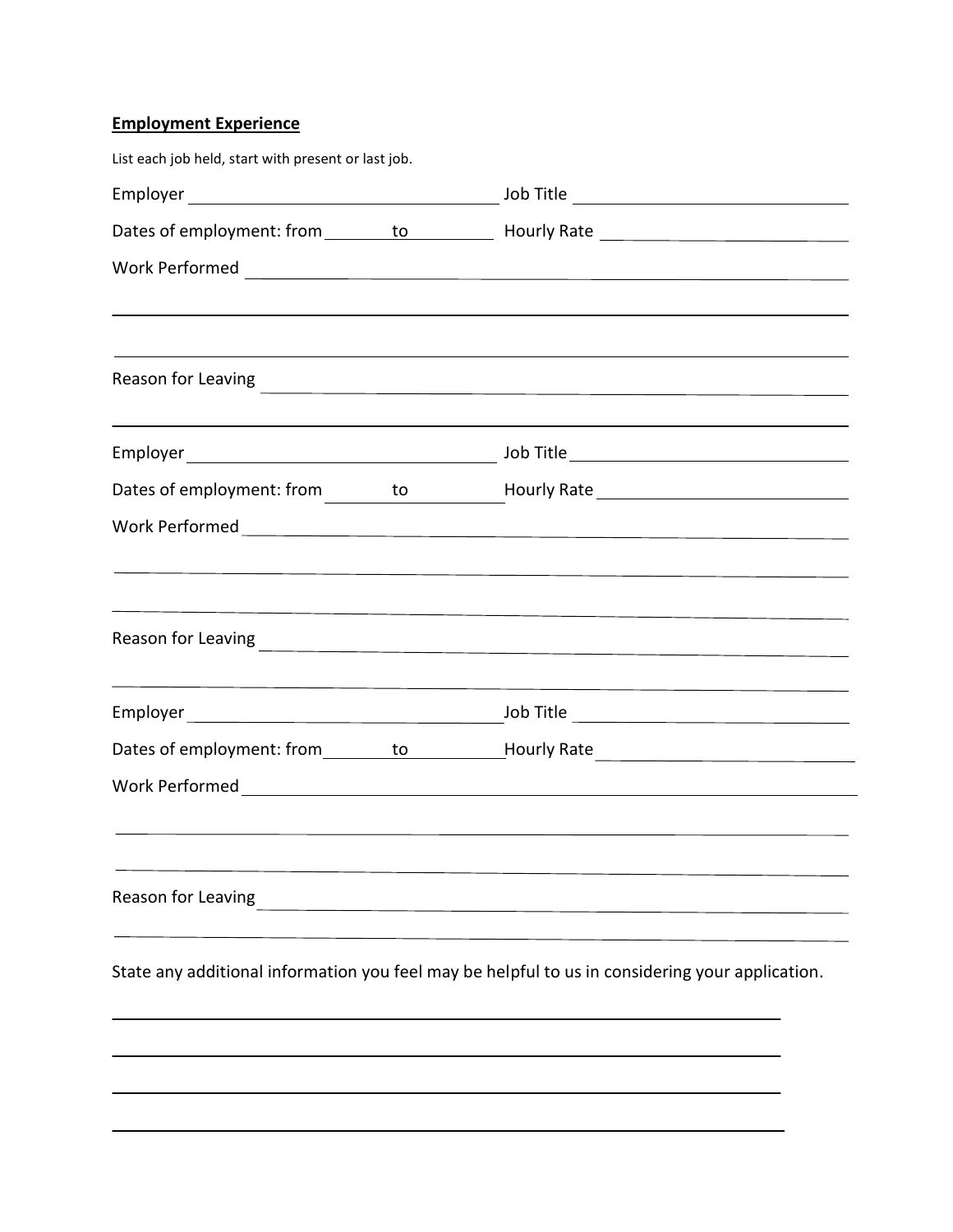# **Education**

|              |                   |                | Circle the highest grade or year completed in school               |       |   |                |   |                  |    |    |                                                                                                                      |    |
|--------------|-------------------|----------------|--------------------------------------------------------------------|-------|---|----------------|---|------------------|----|----|----------------------------------------------------------------------------------------------------------------------|----|
| $\mathbf{1}$ | $\overline{2}$    | $\overline{3}$ | $4 \quad$                                                          | $5 -$ | 6 | $\overline{7}$ | 8 | 9                | 10 | 11 | 12                                                                                                                   |    |
|              |                   |                | List College or University attended                                |       |   |                |   |                  |    |    |                                                                                                                      |    |
|              |                   |                | Number of years attended 1 2 3                                     |       |   |                | 4 | 5                | 6  | 7  | 8                                                                                                                    |    |
|              |                   |                |                                                                    |       |   |                |   | Degree Conferred |    |    |                                                                                                                      |    |
|              |                   |                | List any other Training or Schools attended:                       |       |   |                |   |                  |    |    | <u> 1989 - Johann Stein, marwolaethau a bhann an t-Amhair ann an t-Amhair an t-Amhair an t-Amhair an t-Amhair an</u> |    |
|              |                   |                |                                                                    |       |   |                |   |                  |    |    | ,我们也不会有什么。""我们的人,我们也不会有什么?""我们的人,我们也不会有什么?""我们的人,我们也不会有什么?""我们的人,我们也不会有什么?""我们的人                                     |    |
|              |                   |                |                                                                    |       |   |                |   |                  |    |    |                                                                                                                      |    |
|              |                   |                |                                                                    |       |   |                |   |                  |    |    |                                                                                                                      |    |
|              |                   |                |                                                                    |       |   |                |   |                  |    |    |                                                                                                                      |    |
|              |                   |                |                                                                    |       |   |                |   |                  |    |    |                                                                                                                      |    |
|              |                   |                | Are you prevented from lawfully becoming employed in this country? |       |   |                |   |                  |    |    | yes                                                                                                                  | no |
|              |                   |                |                                                                    |       |   |                |   |                  |    |    | (Proof of citizenship or immigration status will be required upon employment.)                                       |    |
|              |                   |                |                                                                    |       |   |                |   |                  |    |    |                                                                                                                      |    |
|              |                   |                | List office equipment you can skillfully operate:                  |       |   |                |   |                  |    |    |                                                                                                                      |    |
|              |                   |                |                                                                    |       |   |                |   |                  |    |    |                                                                                                                      |    |
|              |                   |                |                                                                    |       |   |                |   |                  |    |    |                                                                                                                      |    |
|              |                   |                |                                                                    |       |   |                |   |                  |    |    | Do you have any bookkeeping skills? Please explain. ____________________________                                     |    |
|              |                   |                |                                                                    |       |   |                |   |                  |    |    |                                                                                                                      |    |
|              |                   |                |                                                                    |       |   |                |   |                  |    |    |                                                                                                                      |    |
|              | <b>References</b> |                |                                                                    |       |   |                |   |                  |    |    |                                                                                                                      |    |
|              |                   |                |                                                                    |       |   |                |   |                  |    |    | Please give name, relationship, address, and phone number of three references not related to                         |    |
| you.         |                   |                |                                                                    |       |   |                |   |                  |    |    |                                                                                                                      |    |
| 2.           |                   |                |                                                                    |       |   |                |   |                  |    |    |                                                                                                                      |    |
| 3.           |                   |                | <u> 1989 - Johann Barn, fransk politik fotograf (d. 1989)</u>      |       |   |                |   |                  |    |    |                                                                                                                      |    |
|              |                   |                |                                                                    |       |   |                |   |                  |    |    |                                                                                                                      |    |